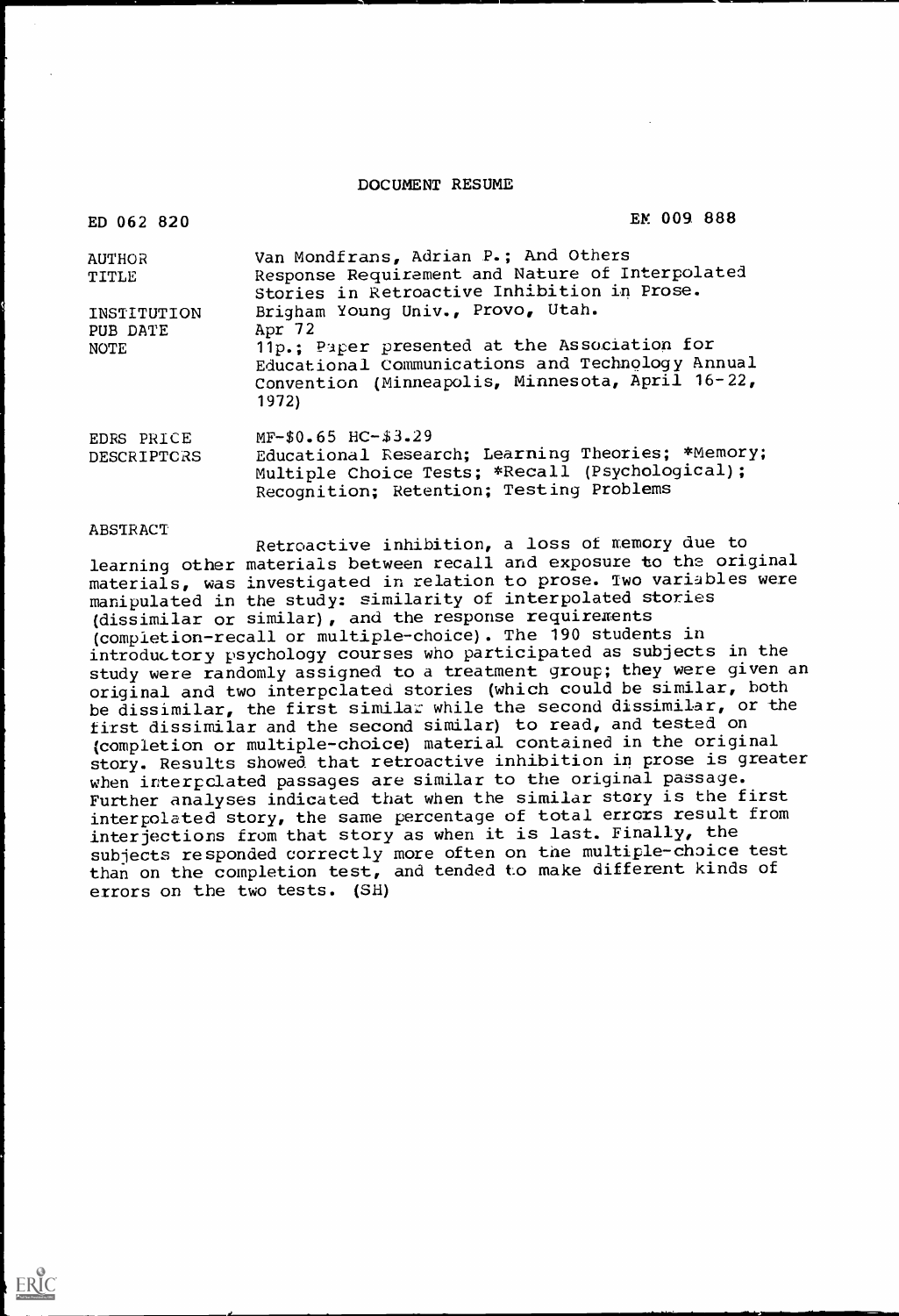U.S. DEPARTMENT OF HEALTH. EDUCATION & WELFARE OFFICE OF EDUCATION THIS DOCUMENT HAS BEEN REPRO-DUCED EXACTLY AS RECEIVED FROM THE PERSON OR ORGANIZATION ORIG-INATING IT. POINTS OF VIEW OR OPIN-IONS STATED DO NOT NECESSARILY REPRESENT OFFICIAL OFFICE OF EDU-CATION POSITION OR POLICY.

### RESPONSE REQUIREMENT AND NATURE OF INTERPOLATED STORIES IN RETROACTIVE INHIBITION IN PROSE<sup>1</sup>

Adrian P. Van Mondfrans, Suzanne B. Hiscox and Gregory L. Gibson Brigham Young University

Investigations into prose learning for RI have yielded conflicting results. Ausubel and others (Ausubel et al., 1957, 1968) found little evidence of its existence. Other investigators found the opposite (cf. , Slamecka, 1960, 1962; Anderson and Myrow, 1971; Crouse, 1970, 1971). The disparity in findings, however, may be attributed to differences in (1) the similarity of the interpolated learning materials, (2) the general nature of the learning materials (general vs. specific; familiar vs. unfamiliar), and (3) the nature of the responses required. Past research

 $\mathbf{F}_{\mathbf{r}}$ 

Print-one of the most popular classroom media today and in decades past-still poses problems. Critical questions arise concerning the most effective conditions for learning from print. One especially important question for every reader of printed prose involves the circumstances under which retroactive inhibition (RI) occurs. Retroactive inhibition may be defined as that loss of memory due to learning other materials between exposure to the original materials and recall.

generally indicates that the more similar the interpolated materials are



to the original learning materials , the more specific the learning materials,

and the more difficult the response requirements (recall is a more difficult

response than recognition), the greater the effect on RI.<br>
O Crouse (1970) showed that RI occurred when the re<br>
S Crouse (1970) showed that RI occurred when the relationship between

1

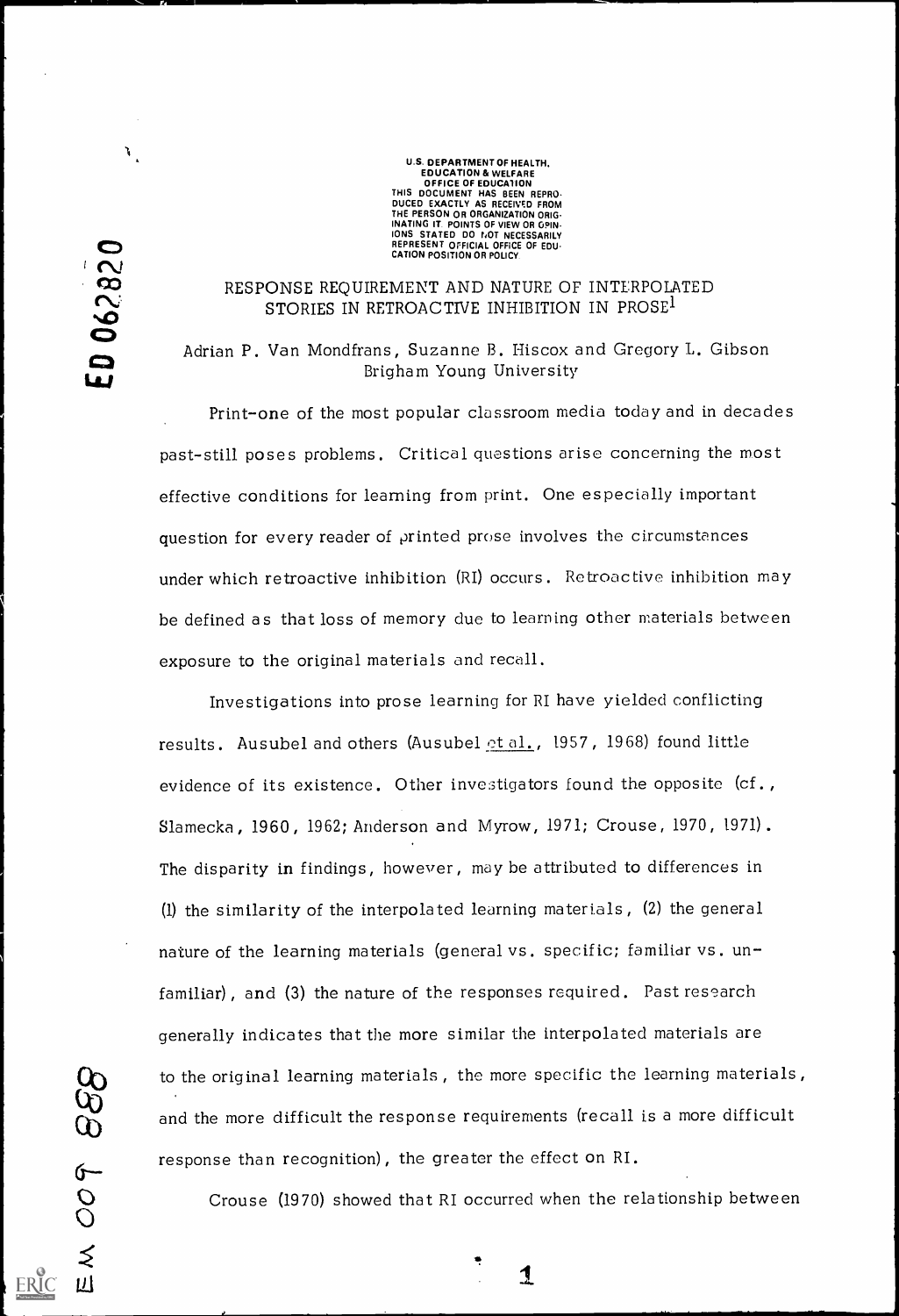the interpolated learning task and the original learning task was such that questions on the test could be designed so that a reply from either task fit in. In a second study (Crouse, 19 71), the amount of similarity between the original and interpolated tasks was varied. The interpassage similarity influenced RI.

Anderson and Myrow (1971) also found RI where the original passage cnd the interpolated passage were similar. In addition, they varied response requirements 3nd found the RI effect to be greater when subjects responded to multiple choice (MC, questions than whcn they responded to short answer (SA) questions. They hypothesized that this was due to response competition, the MC questions offering several likely answers. It appears likely, however, that when the stems of two SA questions are very similar, response competition will occur in SA questions as well because the possible alternatives for each of the stems begin to compete. In fact, response competition may even be greater when subjects have to generate responses than when the tasl: is to recognize the correct response.

The present study is a further examination of the conditions under which retroactive inhibition occurs in prose. The two variables manip-

 $-2-$ 

 $\overline{\phantom{a}}$ 

ulated are the similarity of the interpolated stories (similar vs. dissimilar)

and the response requirements (recall vs. recognition).

Method

The subjects were  $190$  students enrolled in educational psychology

 $\mathcal{Z}$ 

courses at two large universities, a state university in the midwest and a

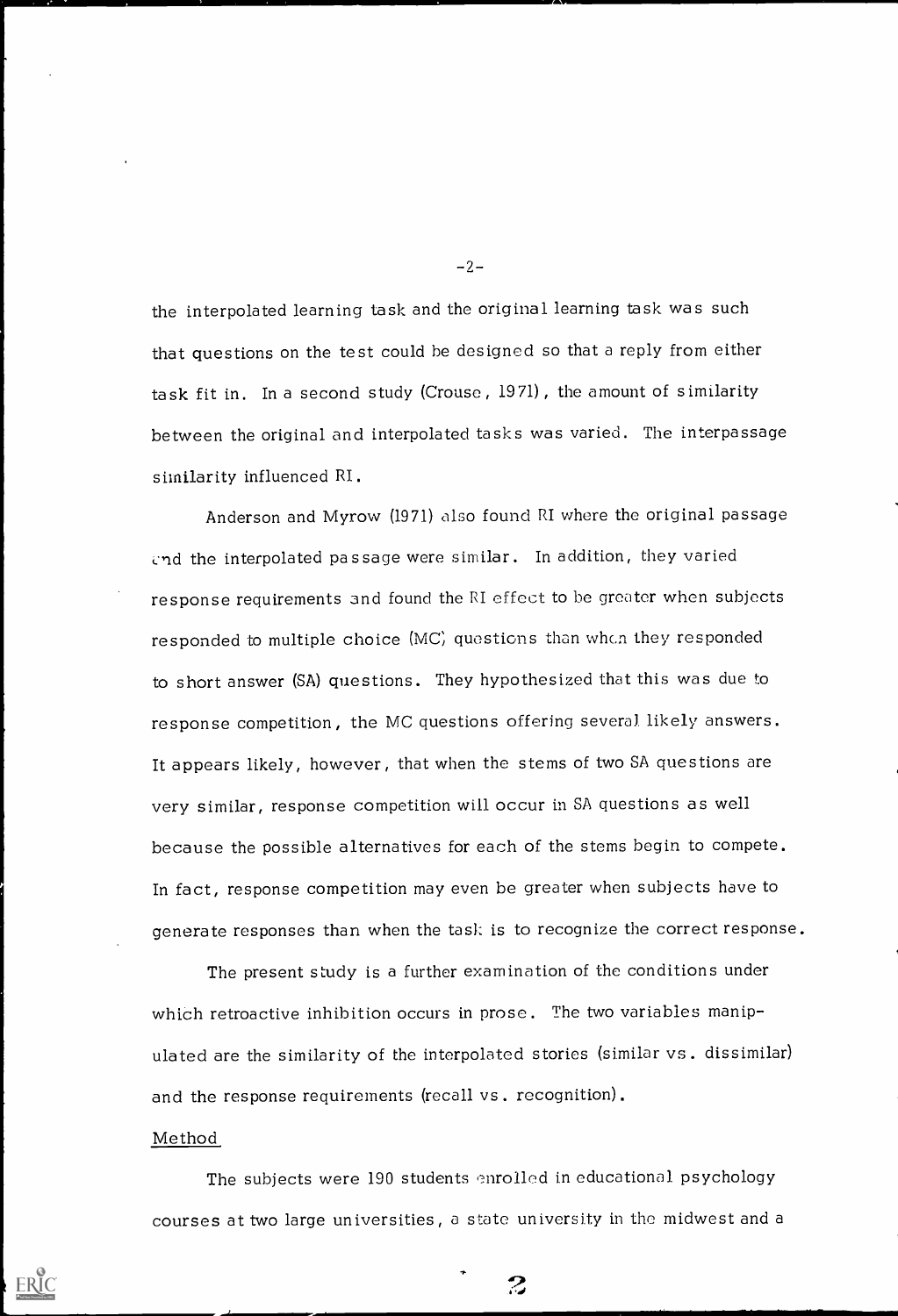private university in the intermountain west. Subjects were randomly assigned to one of eight treatment groups in a 2 x 4 factorial design, the factors being Response Requirements and Nature of Interpolated Passages.

Each subject read the original story which was a brief biography, dense with facts, and two interpolated stories, whose nature differed across treatments. In four cells, one similar and one dissimilar interpolated story was given in both possible sequences (labelled DS and  $SD$ ; in two cells the interpolated stories were both dissimilar (DD), and in two cells both stories were similar (SS). After the subjects had read the three stories, a test was given covering the material contained in the original story. Half the subjects were tested in a multiple-choice format and the other half in a short answer essay format.

The learning passages were the same as those used by Crouse  $(1971)$ . The original learning passage was a 212 word biographical sketch about a hypothetical person, John Payton, in which the first two sentences were: "Payton was born in Hampstead at the end of October, 1795. When he was only eight years of age, his father, who

 $-3-$ 

kept a livery stable, was killed by a fall from a horse."

The two similar passages used were generated from the original

passage, with specific facts such as the name of the person, dates,

cities, and details of events changed. For example, the first two

sentences from each of the similar passages were: "Fowler was born

 $\mathbf{3}$ 

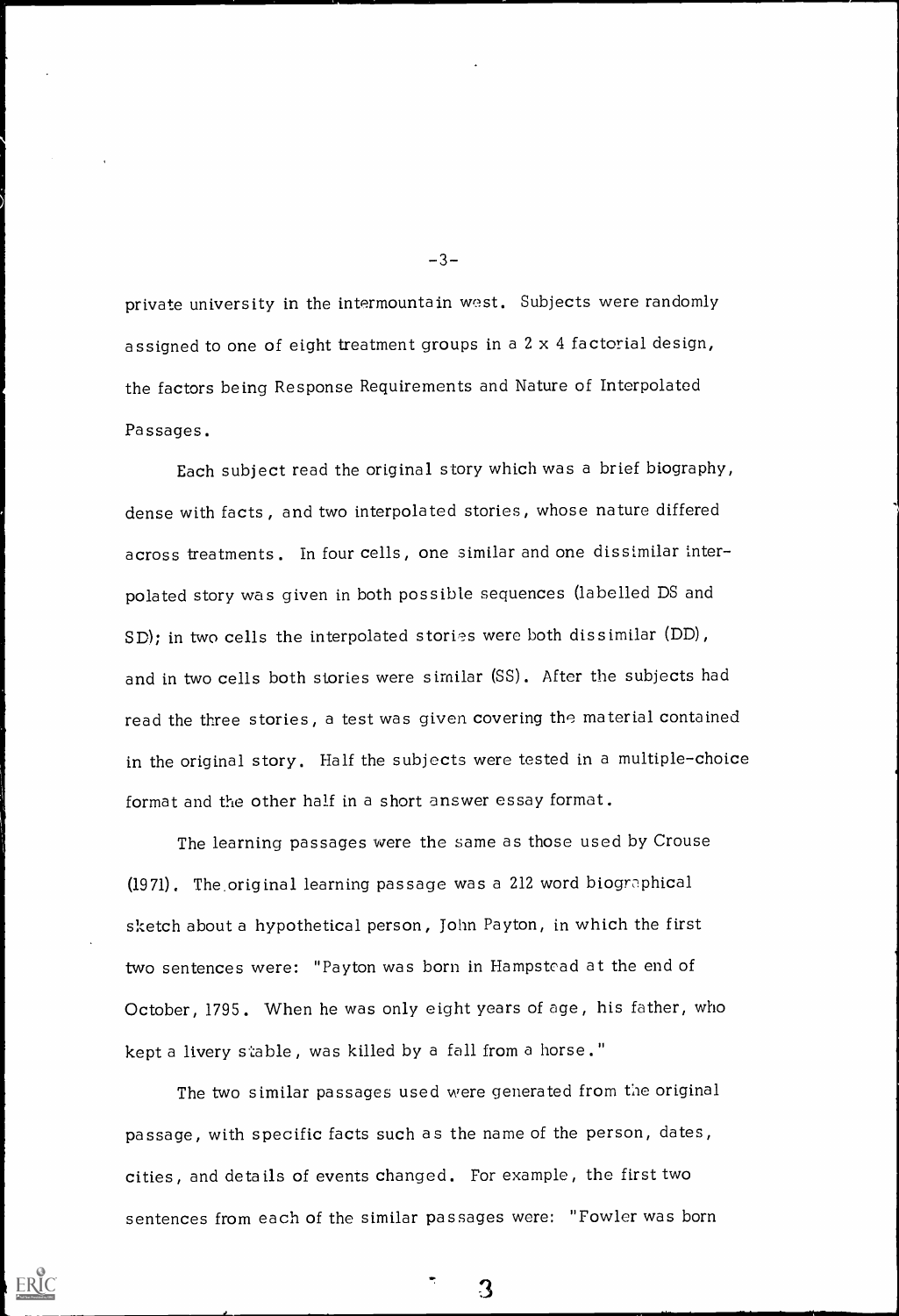in Liverpool at the end of October, 1810. When he was only five years of age, his father, who was a servant, was killed by a robber," and "Hughes was born in Paddington at the end of October, 1805. When he was only nine years of age, his father, who was a weaver, was killed in a swimming accident."

The two dissimilar passages were descriptions of an island and a library. The two first sentences describing the island were: "Karisoon (population 29,723) is an island whose main attraction is recreation. Even though it is a small island, its many inlets give it a tidal coast of 1,057 miles." The first two sentences of the library passage were: "King Library is particularly well stivated being in the upper section of beautiful Northwest Park. Each year the library is host to several art exhibits, the largest being the Kenwood exhibit."

Two tests differing only in the type of response they required, were used to measure how much students remembered of the information presented in the original story. The stems of the questions were identical for both tests. The SA test presented only the stem of each question and required subjects to generate and write a short response. The MC

 $-4-$ 

test presented the stem of each question and five alternative responses.

One alternative was the correct answer, two alternatives were from the

similar stories and reflected the parallel information presented in those

stories, and the other two alternatives were from the dissimilar stories,

if possible, or were generated to be similor to the other three responses

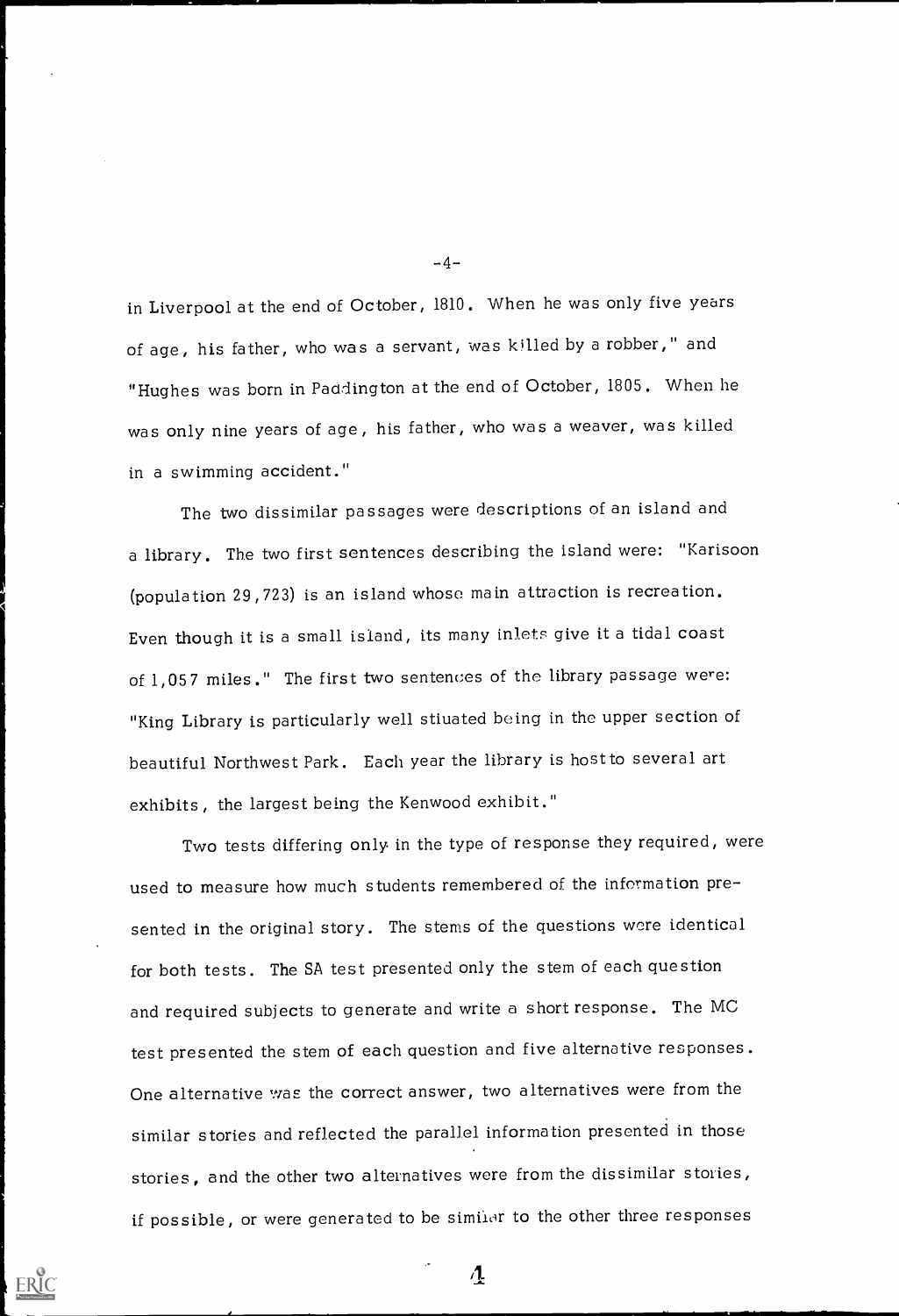when it was not possible to select a name, date or event from the uissimilar stories . For example, the alternative answers presented for the question "Payton was born in what city?" were: Hampstead (the correct answer), Liverpool (where Fowler was born), Paddington (where Hughes was born), Cadorus (the name of a lake on Karisoon), and Nerthwark (the name of a park by King Library).

The data for analysis were the number of correct answers and the number of specific type of errors made. Two types of errors were of primary interest-omissions (no response) and interjections (responding with an incorrect answer from another story).

The main effect for the Nature of Interpolated Passages was also significant ( F  $(3,181) = 7.46$ ,  $p < .01$ ) when the number correct was

 $-5-$ 

analyzed. Subjects scored highest ( $\bar{x} = 14.18$ ) in the DD condition.

The SD condition was next highest ( $\bar{x} = 12.34$ ) with the DS and SS

conditions the lowest  $(\bar{x}$ 's = 10.62 and 10.5, respectively). The

#### Results

The main effect for Response Requirements was significant (F  $(1,181) = 153.67$ ,  $p < .001$ ) with the mean number correct for subjects taking the MC test at 15.05 of 22 possible. The corresponding mean for the subjects taking the SA test was 8.78.

following comparisons were significantly different at the .05 level

or beyond: DD>SD>DS & SS. The DS and SS conditions were not

significantly different. The interaction of Response Requirement by

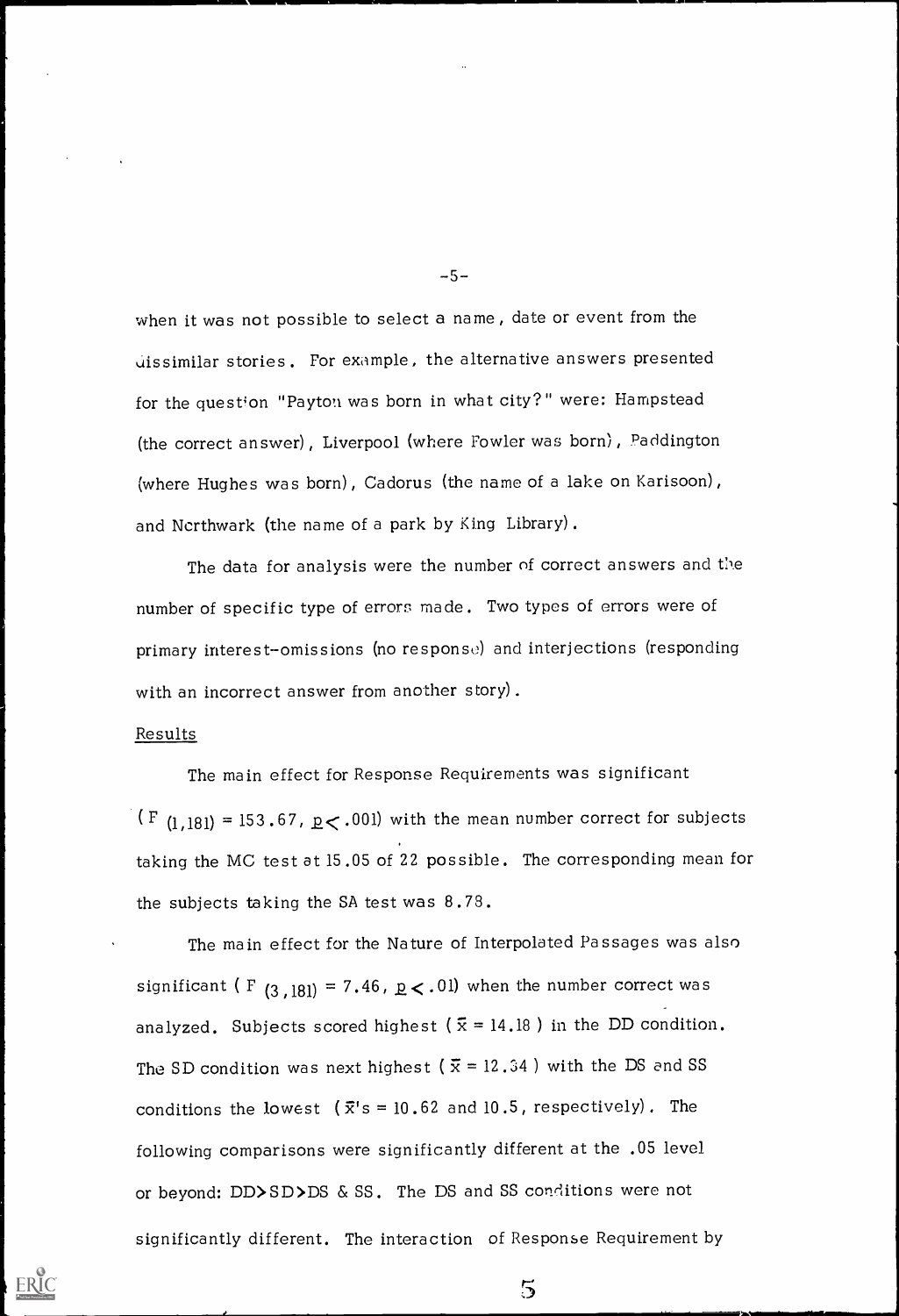Nature of Interpolated Passages was not significant.

When the number of interjections was analyzed it was clear that .subjects were more likely to select information from one of the interpolated stories as the answer in the MC test than they were to generate such information as an answer for the SA test ( $\bar{x}$ 's = 3.19 and .91, respectively; F  $_{(1,181)}$  = 230.20, p  $\lt$ .001). The interjections were from the similar interpolated passages significantly more often than from the different interpolated passages. ( F  $(1,181) = 9.45$ ,  $p < .01$ ). When the number of omissions was analyzed, the opposite was found, with subjects more likely to omit answers in the SA test than on the MC test ( $\bar{x}$ 's = 7.70 and 1.08, respectively; F (1,181) = 223.49,  $\underline{p}$  < .001). Again, the interaction of Response Requirement by Nature of Interpolated Passages was not significant.

The number of interjections from each story was also analyzed. In the DD condition, 5 percent of the total errors were interjections from the first story and 2 percent were from the second story. For SS subjects 13 percent of the errors were from the first story and 10 percent from the second. In the DS condition 4 percent were from the first story and 16

 $-6-$ 

percent came from the second. And in the SD the percentage of errors

were 17 and 3 respectively.

Discussion

The finding that retroactive inhibition (RI) in prose is greater when

S)

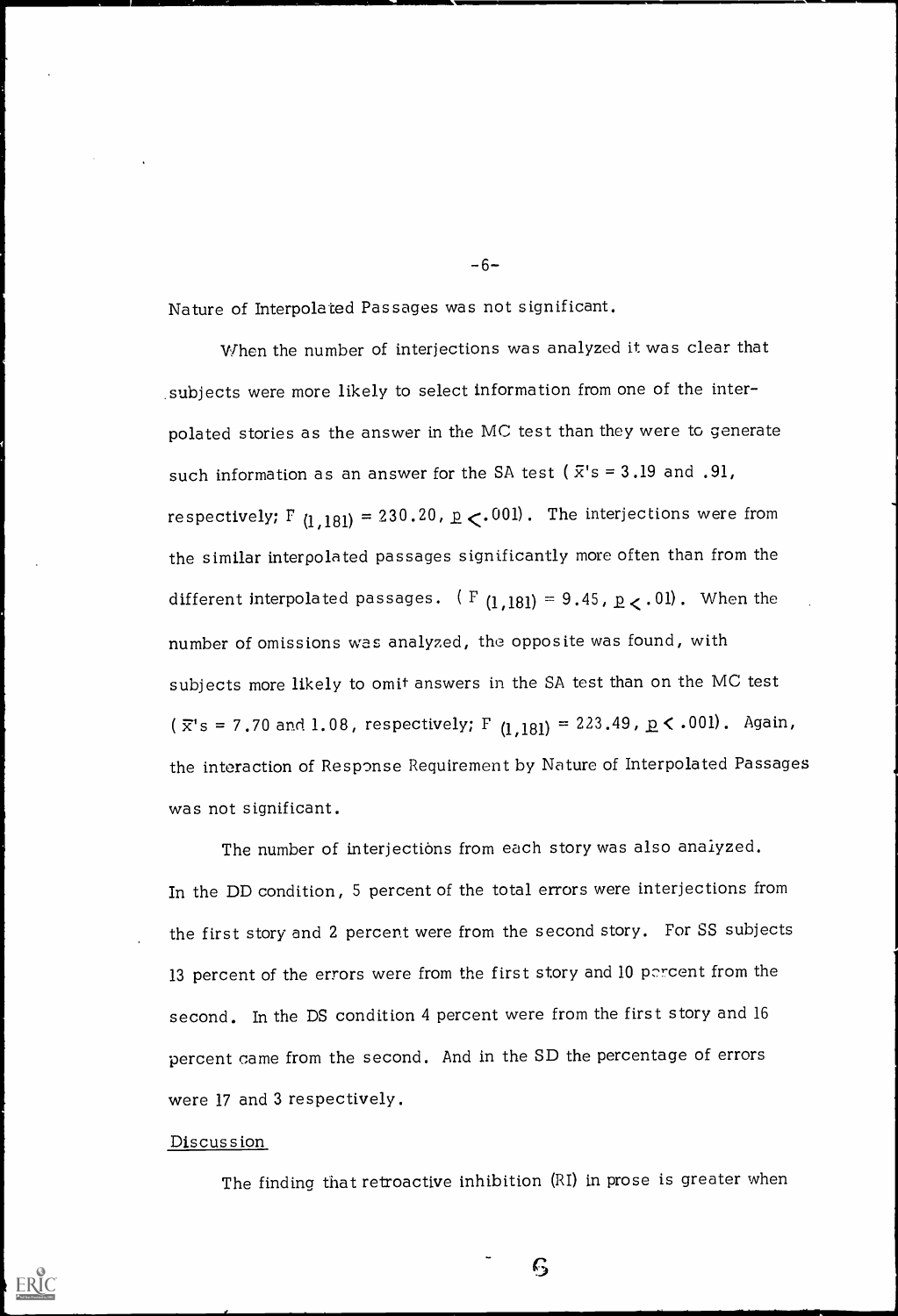the interpolated passages are similar to the original passage than when they are dissimilar supports the findings of Crouse (1970, 1971) and Anderson and Myrow (1971). Further information was gathered from the administration of the SS, SD and DS treatments. Factors such as the length of time spent on the similar materials an 1 the position of the similar passage-immediately after the original passage or immediately before the test-had an effect on RI. Since the scores for SS and DS groups were not significantly different and both the SS and DS groups scored significantly lower than the SD group, it appears that it was not the number of similar passages that had an effect, but rather how close they were to the test. The results of analyses of percentage of errors, however, indicate that while the placement of the similar story affects the total number of errors, it does not affect the percentage of errors which result from the similar story. That is, when the similar story is first, the same percentage of total errors result from inter- . jections from that story as when it is last.

That the subjects responded correctly more often on the MC test than on the SA test is similar to the pattern found by Anderson and

 $-7-$ 

Myrow. In fact, subjects recalled approximately 40 percent of the

correct answers on the SA test just as in the Anderson and Myrow study

(1971, p. 87), and 68 percent of the correct answers on the MC test,

a figure slightly higher than for the corresponding subjects in the Anderson

رم

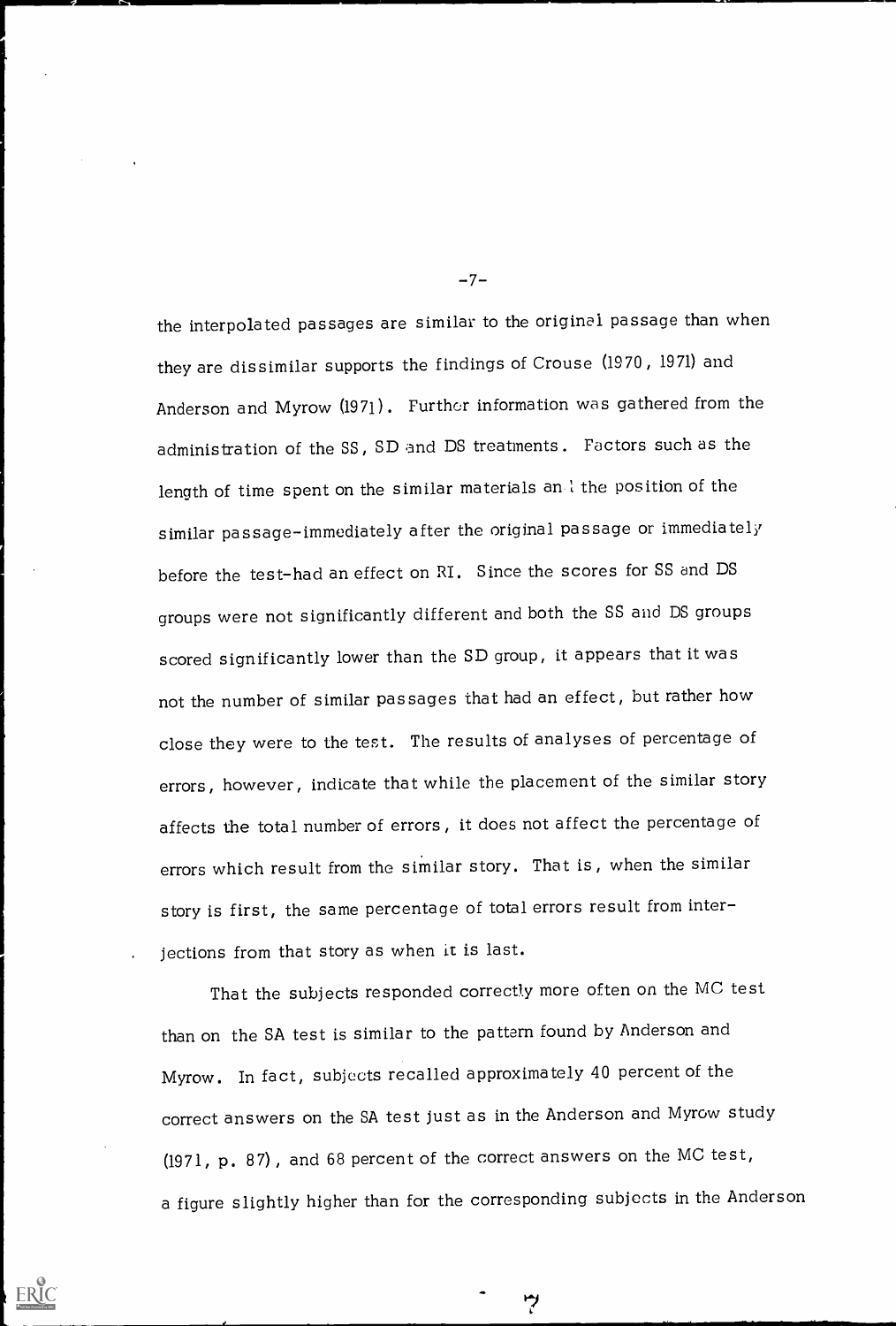-8-

and Myrow study. In the present study, the foils for the MC questions were chosen from similar passages and, when possible, from the dissimilar passages. Subjects who received at least one similar interpolated passage responded with interjections from the similar passages at least 50 percent of the times they were wrong. In comparison, only 7 percent of the wrong responses generated on the SA tests were interjections from the similar passages. Only 14 percent of the interjections on the MC test were from the different passage. On the other hand, approximately 60 percent of the errors on the SA test were due to omissions, while only 14 percent of the incorrect xesponses on the MC test were omissions. The foils on the MC tests which were from the similar passages appeared to compete with the correct responses while the foils from the different passages did not. In fact, subjects were as likely to omit answers on the MC test as they were to select a foil from the different passages. On the SA test most of the items missed were not even overtly attempted. While the reason for these omissions is not entirely clear, perhaps interference from the similar passages caused

sufficient confusion that subjects chose not to respond at all. Perhaps

no interference occurred and the difference between the MC and SA test

scores is due to the relative difficulty of the two responses. Or the

results may be due to the set of many students for guessing on multiple

choice items they do not know, but not guessing on similar short answer

 $\mathbf S$ 

items.

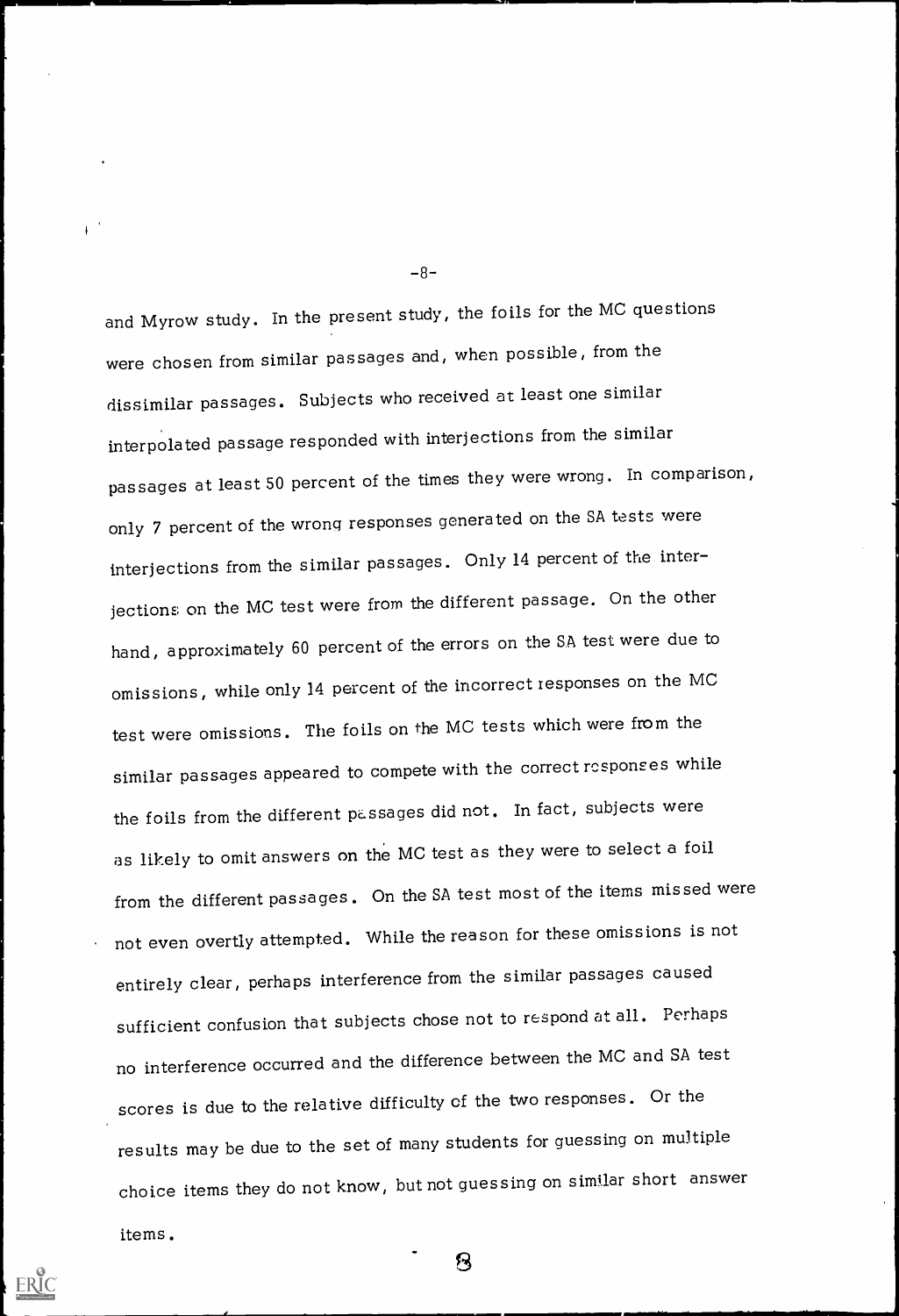In summary, this experiment shows that both the similarity of the interpolated passages and the response requirements affect retroactive inhibition in prose materials. The more closely the test on the original passage follows the similar passage, the more pronounced its effect. Subjects responding to an MC test will select more correct answers than correct answers will be generated by the subjects on an SA test. The questions missed on the MC test will most likely be caused by interference from the similar passage foils while the questions missed on the SA test will most likely come from omissions.

 $-c$ .

 $\bullet$ 



9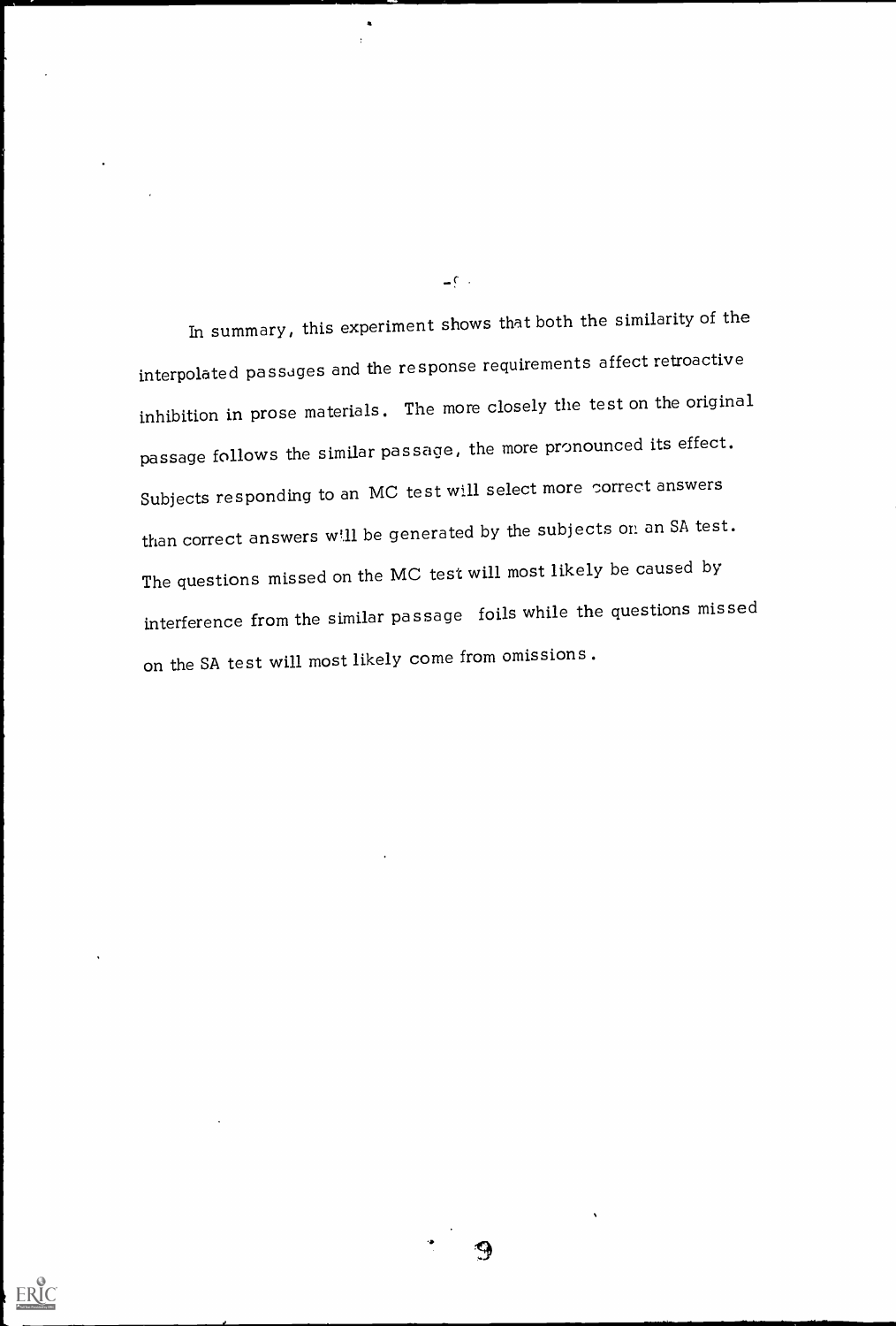#### -10-

Anderson, R.C. and Myrow, D.L. Retroactive inhibition of meaningful discourse. Journal of Educational Psychology, 1971, 62, 81-94.

- Ausubel, D.P., Robbins, L.C., and Blake, E. Retroactive inhibition and facilitation in the learning of school materials . Journal of Educational Psychology, 1957, 48, 334-343.
- Ausubel, D.P., Stager, M., and Gaite, A.J.H. Retroactive facilitation in meaningful verbal learning. journal of Educational Psychology, 1968, 59, 250-255.
- Crouse, J.H. Transfer and retroaction in prose learning. Journal of Educational Psychology, 1970, 61, 226-228.
- Crouse, J.H. Retroactive interference in reading prose materials. Journal of Educational Psychology, 1971, 62, 39-44.
- Slamecka , N.J. Retroactive inhibition of connected discourse as a function of practice level. Journal of Experimental Psycholggy, 1960, 59, 104-108.
- Slamecka, N.J. Retention of connected discourse as a function of duration of interpolated learning. Journal of Experimental Psychology, 1962, 63, 480-486.

#### REFERENCES